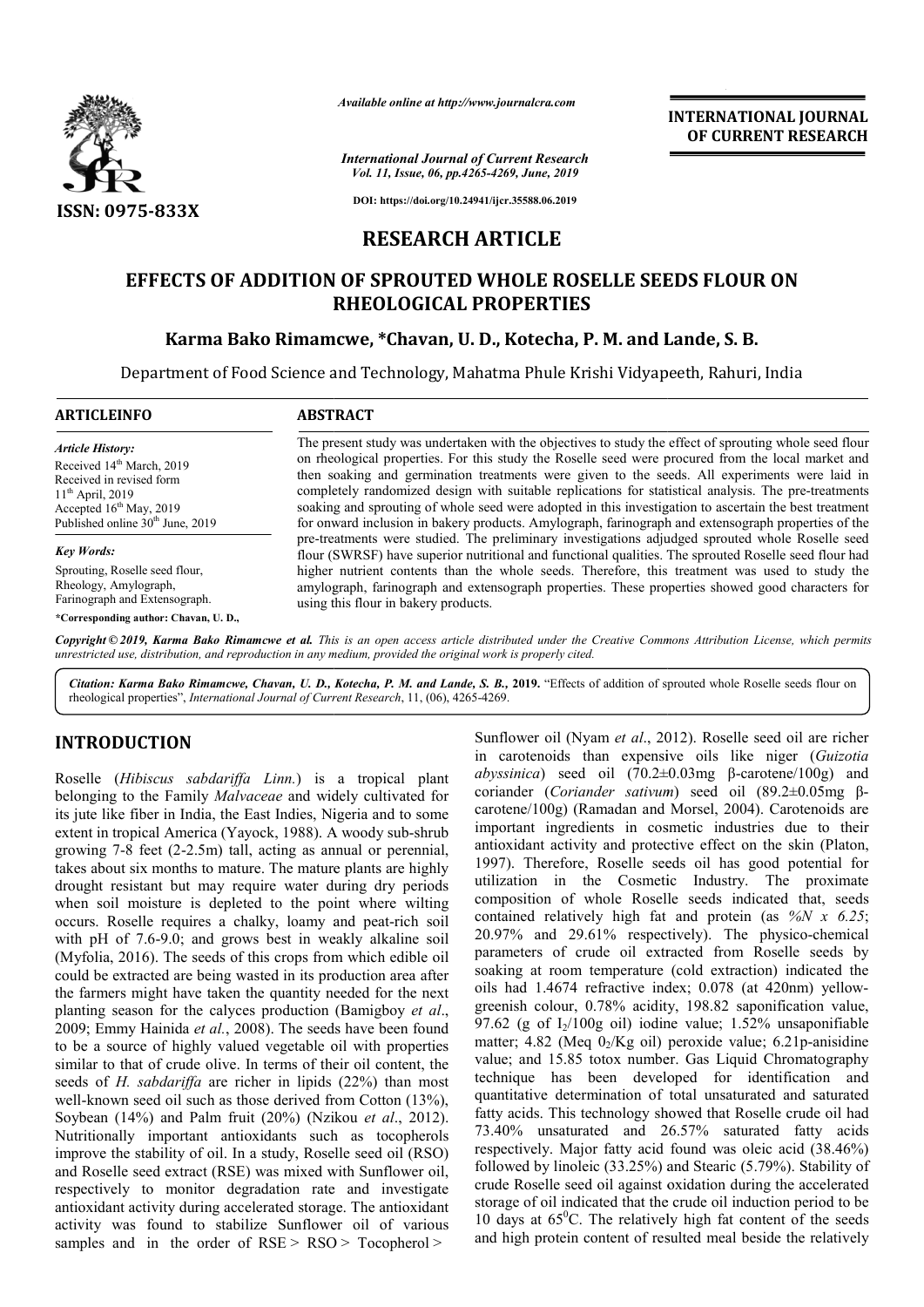high oxidation stability of Roselle suggest that Roselle seeds could be a novel and economic source of healthy edible fat and for other food industry applications. Protein fractions, proteins isolates or concentrates obtained from Roselle seeds might be an alternative source of low cost protein substitute in dietary supplement in ingredients for food industry. This may reduce the heavy dependence on conventional sources such as animal, fish and soybean proteins. At present, there are very few reports on harnessing the bio-nutritional potential of Roselle seeds in value added products (Nyam *et al.,* 2014; Nyam *et al*., 2012; Karma and Chavan, 2016; Karma *et al*., 2017a, b, c, d; Karma *et al*., 2018a, b, c; Karma *et al*., 2019 ). Adding cereals with complementary nutritive profiles, such as Roselle seeds, may yield a more complete enrich food source (Bala *et al.*, 2015; Wani *et al.,* 2015). Hence, the aim of this study was to investigate the Rheological properties of Roselle seed flour for utilization in various food products.

### **MATERIALS AND METHODS**

*Raw Materials Collection:* Roselle (*Hibiscus sabdariffa Linn.*) and Wheat (*Triticum aestivum spp.*) seeds were both sourced from local vegetable markets in Ahmednagar, Maharashtra State, India and both were of local varieties.

*Cleaning:* The seeds were cleaned by washing to separate poor quality seeds, adhering dust particles, stones, plant debris and were dried carefully at ambient conditions to preserve its nutritive value, packed in a HDPE bag and stored in a cool dry place until used.

*Germination:* The cleaned seeds were soaked for 6 hours to activate the process of germination, after which the seeds were washed and allowed to drain. The drained seeds were then spread on a damped cloth in a perforated container with water sprinkled occasionally in a dark room to activate germination for a another 12 hour period; then gently washed and spread sparsely to dry under fan at ambient temperature to preserve its nutritive value, packed in a HDPE bag and stored in a cool dry place until used. The germinated seeds were grinded whole with a laboratory scale hammer mill and the resulting powder sieved through a 60 mesh screen filter until a fine whole seed powder was obtained and used for further study.

#### **Method**

At every stage of the experiments, standard methods were adopted and the impact assessment on reproducibility a do-ityourself approach was considered to allow the whole process to be reproduced by anyone achieving the same results within the acceptable limits of errors.

*Experimental Design:* Based on review of literature and preliminary studies, the experimental work plan was prepared and experimental parameters were identified. The detailed work plan, treatments variables and experimental design are clearly outlined below: The results obtained were statistically analyzed by C.R.D. (Completely Randomized Design) as given by Panse and Sukhatme (1967).

*Rheological Study:* A comparative rheological analysis on the effects of incorporating Roselle seeds flour in composite formulation with wheat was evaluated using Amylograph, Farinograph and Extensograph, determined according to AACC approved methods No. 22-10, 54-21 and 54-10 respectively (A.A.C.C., 2000).

*Amylograph:* Amylograph was used to measure the gelatinization temperature of the Roselle seed and wheat composite flour slurry. In amylograph, a rotating suspension of slurry (sample composite flour mixed with distilled water) was heated with a constant heating rate of 1.5°C/min within a rotating bowl. Depending on the viscosity of the suspension, a measuring sensor reaching into the bowl was deflected. This deflection was measured as viscosity over time vs. temperature and recorded on-line. The overall test time is  $42\text{min} + 5\text{min}$ holding time  $= 47$  min.

#### **Method**

The software adjusted sample weight and volume, ml, distilled water based on sample moisture were mixed to make slurry. The slurry was stirred while being heated in the amylograph, beginning at 30ºC and increasing at a constant rate of 1.5ºC per minute until the slurry reaches 95ºC. The amylograph records the resistance to stirring as a viscosity curve on graph paper.

*Farinograph:* The Farinograph-E was used to study the water absorption and dough development properties of the Roselle seed and wheat composite flour. The Farinograph consists of a drive unit with continuous speed control and an attached measuring mixer for mixing the dough to be tested. Flour/water suspension in the heated measuring mixer is subjected to a defined mechanical stress by the rotating mixer blades. The resistance of the dough against the blades, which depends on the dough viscosity, is measured as torque, recorded and plotted online as a function of time in a clear color diagram recording values of water absorption, dough development time, dough stability, degree of softening, consistency and farinograph quality number.

#### **Method**

The adjusted flour sample weights based on sample moisture content were weighed and placed into the corresponding farinograph mixing bowl. Also the calculated amount of distilled water from the systems software from a burette was added to the flour in the mixing bowl and mixed to form dough; as the dough is mixed, the farinograph records a curve on graph paper. By adding appropriate amount of water the curve is centered on the 500-brabender unit (BU) line  $\pm 20$  BU and it was ran until the curve leaves the 500-BU line.

*Extensograph:* The extensograph was used to study the strechability of the Roselle seed and wheat composite flour dough samples. The extensograms shown by extensograph recorded online and represented as a colour diagram on the monitor showed the exerted force as a function of the stretching length (time). The shape of the measuring curve and its variation during the individual proving times, the area below the curve as well as the numerical values of the different evaluation points, permit to make reliable and reproducible statements as to the flour quality and the suitability of the flour for baking. Furthermore, the influence of flour additives on the flour characteristics can be made evident.

#### **Method**

The adjusted farinograph system software sample flour weight based on sample moisture contents before test was combined with a salt solution and mixed in the farinograph to form dough. After the dough was rested for 5 min, it is mixed to maximum consistency (peak time). The 150 g sample of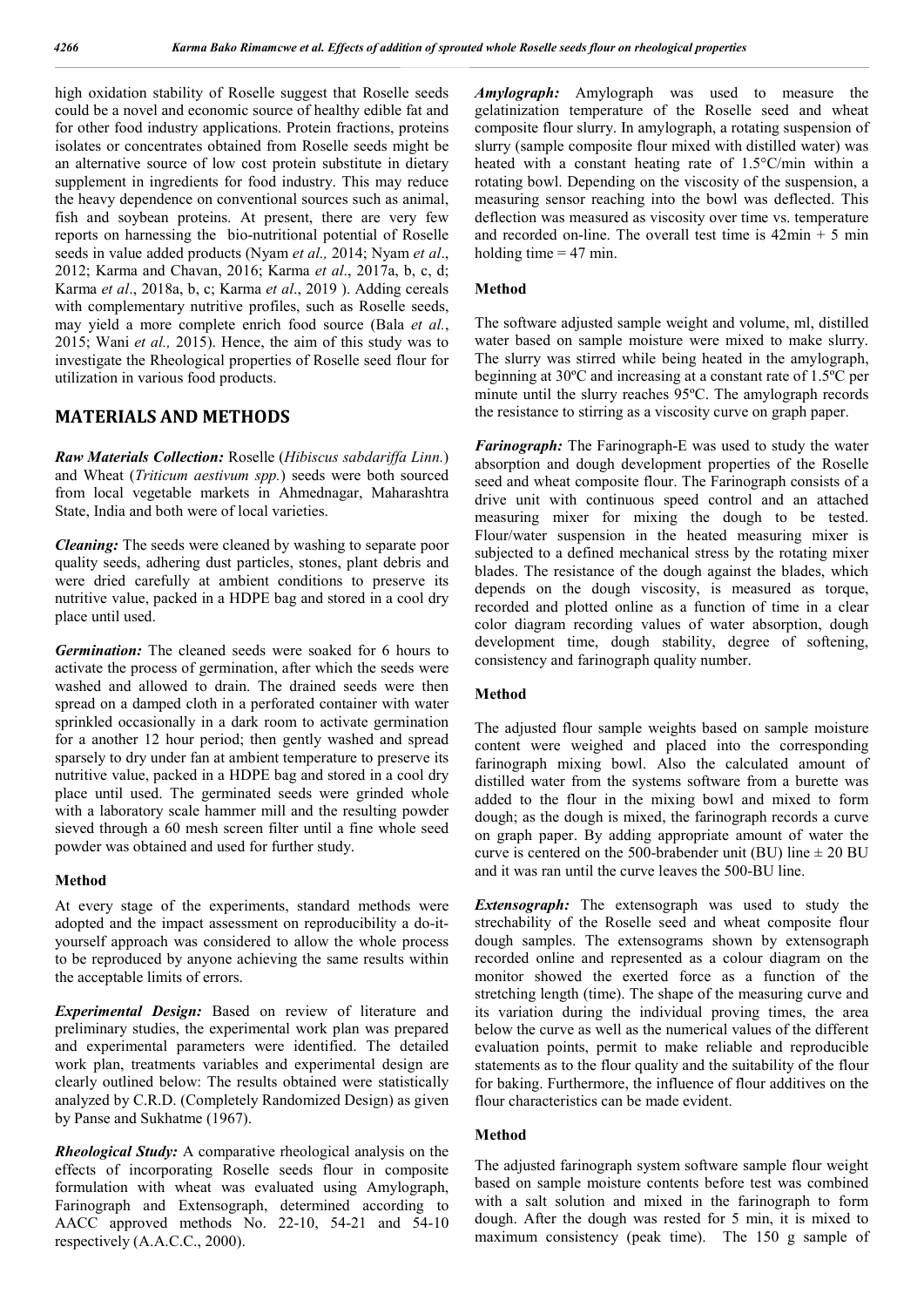prepared dough was placed on the extensograph rounder and shaped into a ball. The ball of dough was removed from the rounder and shaped into a cylinder. The dough cylinder was placed into the extensograph dough cradle, secured with pins, and rested at interval of 30, 60 and 90 minutes respectively in a controlled environment adjusted at  $30^{\circ}$ C using automated steam bath. After each respective minute a hook was drawn through the dough, stretching it downwards until it breaks. The extensograph was recorded as a curve on graph paper as the test was run.

### **RESULTS AND DISCUSSION**

*Rheological studies:* An in-depth literature search revealed that the rheological effects of incorporating Roselle seed flour in a dough composite formulation with wheat flour have not yet been studied. Thus this study was conducted to investigate the rheological behaviour of the composite flour to ascertain the baking properties and potentials of the flour mixtures. The results for the *Amylograph*, *Farinograph* and *Extensograph* are outlined below:

*Amylograph studies:* The gelatinization and pasting characteristics of the composite flours (Roselle seed flour and wheat flour) were studied. The results outlined showed that the baking properties of flour are based not only on the gluten characteristics but also to a great degree on the extent of gelatinization of the starch. The porosity and the crumb structure of the baked goods depend upon this factor which also determines the degree of firmness and the shelf life of the product (AACC, 2000) standard method 22-10. The results of amylograph of composite flour (Roselle seed flour and wheat flour) are presented in Tables 1 to 4 for the characteristics: beginning of gelatinization, gelatinization temperature and gelatinization maximum. The results showed that the higher percentage of Roselle seed flour (RSF) inclusion in the composite mix the greater increased temperature required beginning gelatinization of the composite slurry in all the treatments, with a corresponding decrease in gelatinization temperature showing an inverse relationship. The difference in gelatinization temperatures between each of the treatment were considered significant at P<0.05; but 10 % and 15% substitution were at par with control. The difference in beginning of gelatinization and gelatinization temperature of the slurry decreases with inclusion of SWRSF which reflects the degree and the extent of gelatinization. Ten (10) percent Roselle seed inclusion showed a higher deviation followed by 15% with 25 % having the least value. There was a significant difference in the temperature (P>0.05) between each treatments. This could be as a result of reduction in overall starch and gluten contents of the composite flour which is responsible for the gelling and viscoelastic properties to the flour. Roselle seed has high protein content and as such inclusion in the composite mix will only enrich the nutrient value of the flour. Gelatinization Maximum [BU] also decreased in all treatments with the inclusion of RSF; with 25 % inclusion having the least values. However, in all the treatments the amylogram reveals that the samples meets the standard quality of bread rye, because all the gelatinization temperature was above  $63^{\circ}$ C and the gelatinization maximum was above 200 AU (AACC, 2000 Standard Method No. 22- 10).

*Farinograph studies:* For decades the Farinograph has been the standard instrument for measuring the water absorption,

development time, stability, mixing tolerance index (MTI), time to break down and the farinograph quality number of the flour and whole meal, as well as testing the mixing and processing behavior of dough. These values extracted from the farinograph study can be used as a relative composite description of flour's overall quality characteristics. This has been used worldwide in accordance to international standard (AACC, 2000 Method No. 54-21). Farinograph results for composite flour of Roselle seed flour and wheat flour treatments are shown in Tables 5-6. Based on the descriptive categories outlined by Preston (1984), the results obtained from farinograph studies outlined in Tables 5-6 of the composite flour formulations can be categorized as follows:

For sprouted whole Roselle seed flour (SWRSF), farinograph studies revealed that the range 10% - 15% and 20% - 25% composite flour can be categorized as strong and medium flours respectively (Preston, 1984), with 10% and 15% compared favourably with the control as strong flours. Having MTI values of 46.0, 52.5 and 31.75 BU; development time 6.0, 5.9 and 6.78 min; and water absorption 78.63, 76.60 and 79.58  $%$  respectively. There was a significant difference (P<0.05) between the observed values of dough characteristic of all the treatment formulations. Water absorption, development time, stability, and farinograph quality number (FQN) values decreased with inclusion of SWRSF in the composite mix, with the exception of MTI [BU] showing an inverse relationship.

For sprouted Whole Roselle Seed Flour (SWRSF), the farinogram results categorized 10 % - 20 % and 25 % as strong and medium flour respectively (Preston, 1984), with 10 %, 15 % and 20 % compared favourably with Control as strong flours. Having MTI values of 42.0, 44.25, 45.0 and 31.75 BU, development time 5.60, 6.08, 5.65 and 6.78min, and water absorption 76.73, 74.93, 72.95 and 79.58 % respectively (Table 4). There is a significant difference  $(P<0.05)$  between the observed values of dough characteristic of all the treatment formulations. Water absorption, development time, stability, and farinograph quality number (FQN) values decreased with the inclusion of SWRSF in the composite mix, with the exception of MTI [BU] showing an inverse relationship. For Sprouted Roselle Seed Flour (SRSF), the farinogram defined and categorized 10%, 15%, 20%, and 25% as strong, medium and weak flours respectively (Preston, 1984), with 10 % compared fovourably with Control as strong flours. Having MTI values of 53.0 and 31.75 BU, development time 5.43 and 6.78min, and water absorption 75.93 and 79.58 % respectively see Table 6. There is a significance difference  $(P<0.05)$ between the observed values of dough characteristic of all the treatment formulations. Water absorption, Development time, stability, and farinograph quality number (FQN) values decreased with the inclusion of SWRSF in the composite mix, with the exception of MTI [BU] showing an inverse relationship. Farinograph results of both sprouted and whole seed flour treatments showed better superior functional properties compared to their decorticated counterparts, in terms of stability and mixing tolerance index which are indications of dough strength and the degree of softening during mixing (AACC, 2000 Method 54-21). Whole seed flour treatments are more fiber rich (El-Adawy and Khalil, 1994; Ismail *et al.,* 2008) as such that could improve significantly the flour functional properties. This study provides sufficient results on water absorption and dough development properties of Roselle seeds flour in composite formulation with wheat; results may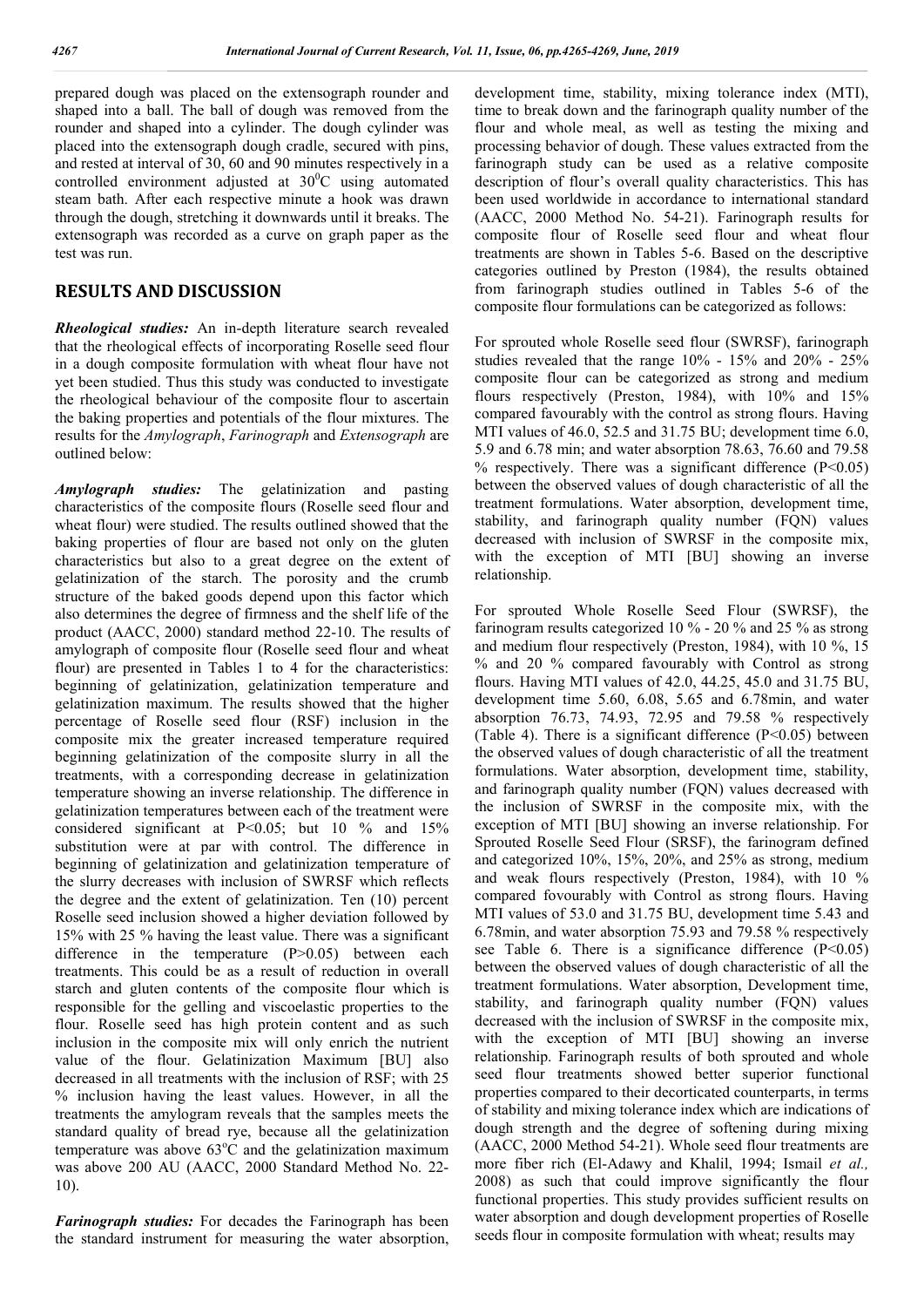| Treatments Roselle seed flour: Wheat | Beginning of gelatinization $(^{0}C)$ | Gelatinization temperature $(^{0}C)$ | Gelatinization maximum (AU) |
|--------------------------------------|---------------------------------------|--------------------------------------|-----------------------------|
| Control $(00:100)$                   | 59.58                                 | 87.08                                | 838.75                      |
| <b>SWRSF 10:90</b>                   | 61.03                                 | 85.55                                | 648.25                      |
| <b>SWRSF 15:85</b>                   | 61.48                                 | 84.58                                | 504.50                      |
| <b>SWRSF 20:80</b>                   | 62.83                                 | 84.23                                | 488.75                      |
| <b>SWRSF 25:75</b>                   | 63.93                                 | 84.15                                | 403.50                      |
| $SE(\pm)$                            | 0.36                                  | 0.07                                 | 0.52                        |
| CD at $(%)$                          | 1.09                                  | 0.20                                 | 1.57                        |
| CV(%)                                | l.17                                  | 0.16                                 | 0.18                        |

**Table 1: Effects of addition of sprouted whole Roselle seeds flour (SWRSF) on amylograph characteristic of dough**

Each value is an average of four determinations. SWRSF = Sprouted Whole Roselle Seed Flour.

**Table 2. Effects of addition of sprouted whole Roselle seeds flour (SWRSF) on farinograph characteristics of dough**

| Treatments<br>Roselle seed<br>flour: Wheat | Consistency<br>[BU] | Water<br>absorption<br>$\%$ | Water absorption<br>(corrected for<br>500 BU) | Water<br>absorption<br>(corrected for<br>14% | Dev.<br>time<br>(min) | Stability<br>(min) | Mixing<br>Tolerance<br>Index<br>(BU) | Time of<br>break down<br>(min) | Farinograph<br>quality<br>number<br>(FQN) |
|--------------------------------------------|---------------------|-----------------------------|-----------------------------------------------|----------------------------------------------|-----------------------|--------------------|--------------------------------------|--------------------------------|-------------------------------------------|
| Control $(00:100)$                         | 498.75              | 85.18                       | 85.08                                         | 79.58                                        | 6.78                  | 3.98               | 31.75                                | 11.68                          | 116.75                                    |
| <b>SWRSF 10:90</b>                         | 491.00              | 81.13                       | 80.93                                         | 76.73                                        | 5.60                  | 2.60               | 42.00                                | 9.03                           | 91.75                                     |
| <b>SWRSF 15:85</b>                         | 507.00              | 78.98                       | 79.18                                         | 74.93                                        | 6.08                  | 2.48               | 44.25                                | 8.38                           | 83.75                                     |
| <b>SWRSF20:80</b>                          | 511.00              | 77.13                       | 77.43                                         | 72.95                                        | 5.65                  | 2.30               | 45.00                                | 7.98                           | 79.25                                     |
| <b>SWRSF25:75</b>                          | 504.75              | 76.50                       | 76.68                                         | 71.48                                        | 5.38                  | 1.70               | 65.25                                | 7.70                           | 77.50                                     |
| $SE(\pm)$                                  | 0.70                | 0.04                        | 0.04                                          | 0.05                                         | 0.05                  | 0.06               | 0.34                                 | 0.05                           | 0.52                                      |
| CD at $(%)$                                | 2.11                | 0.14                        | 0.14                                          | 0.16                                         | 0.15                  | 0.16               | 1.04                                 | 0.13                           | 1.56                                      |
| CV(%)                                      | 0.28                | 0.12                        | 0.12                                          | 0.14                                         | 1.17                  | 4.14               | 1.51                                 | 0.96                           | 1.15                                      |

Each value is an average of four determinations. SWRSF = Sprouted Whole Roselle Seed Flour.

**Table 3: Effects of addition of sprouted whole Roselle seeds flour (SWRSF) on Energy [cm2 ]**

| Treatments                |       | Proving Time (min) |       |  |  |
|---------------------------|-------|--------------------|-------|--|--|
| Roselle seed flour: Wheat | 30    | 60                 | 90    |  |  |
| Control (00:100)          | 38.75 | 34.75              | 31.75 |  |  |
| <b>SWRSF 10:90</b>        | 25.25 | 24.00              | 26.25 |  |  |
| <b>SWRSF 15:85</b>        | 19.75 | 18.75              | 20.00 |  |  |
| <b>SWRSF 20:80</b>        | 17.00 | 16.25              | 17.25 |  |  |
| <b>SWRSF 25:75</b>        | 14.75 | 14.75              | 16.75 |  |  |
| $SE(\pm)$                 | 0.47  | 0.46               | 0.47  |  |  |
| CD at $(%)$               | 1.40  | 1.39               | 1.41  |  |  |
| (%)                       | 4.03  | 4.29               | 4.16  |  |  |

Each value is an average of four determinations. SWRSF = Sprouted Whole Roselle Seed Flour.

**Table 4: Effects of addition of sprouted whole Roselle seeds flour (SWRSF) on Resistance to Extension [BU]**

| Treatments                | Proving Time (min) |        |        |  |
|---------------------------|--------------------|--------|--------|--|
| Roselle seed flour: Wheat | 30                 | 60     | 90     |  |
| Control $(00:100)$        | 304.75             | 263.75 | 251.75 |  |
| <b>SWRSF 10:90</b>        | 193.00             | 190.00 | 196.00 |  |
| <b>SWRSF 15:85</b>        | 146.75             | 140.75 | 154.75 |  |
| <b>SWRSF 20:80</b>        | 126.75             | 124.75 | 149.00 |  |
| <b>SWRSF 25:75</b>        | 114.75             | 117.75 | 126.75 |  |
| $SE(\pm)$                 | 0.56               | 0.47   | 0.45   |  |
| CD at $($ %)              | 1.70               | 1.40   | 1.36   |  |
| CV(%)                     | 0.64               | 1.56   | 1.51   |  |

Each value is an average of four determinations. SWRSF = Sprouted Whole Roselle Seed Flour.

**Table 5. Effects of addition of sprouted whole Roselle seeds flour (SWRSF) on Extensibility [mm]**

| Treatments                | Proving Time (min) |       |       |  |  |
|---------------------------|--------------------|-------|-------|--|--|
| Roselle seed flour: Wheat | 30                 | 60    | 90    |  |  |
| Control (00:100)          | 88.75              | 89.75 | 81.75 |  |  |
| <b>SWRSF 10:90</b>        | 87.00              | 83.00 | 79.00 |  |  |
| <b>SWRSF 15:85</b>        | 84.00              | 73.00 | 72.75 |  |  |
| <b>SWRSF 20:80</b>        | 76.25              | 68.25 | 70.25 |  |  |
| <b>SWRSF 25:75</b>        | 72.75              | 67.75 | 68.75 |  |  |
| $SE(\pm)$                 | 0.45               | 0.45  | 0.47  |  |  |
| CD at $(%)$               | 1.36               | 1.36  | 1.40  |  |  |
| CV (%)                    | 1.11               | 1.18  | 1.25  |  |  |

Each value is an average of four determinations. SWRSF = Sprouted Whole Roselle Seed Flour.